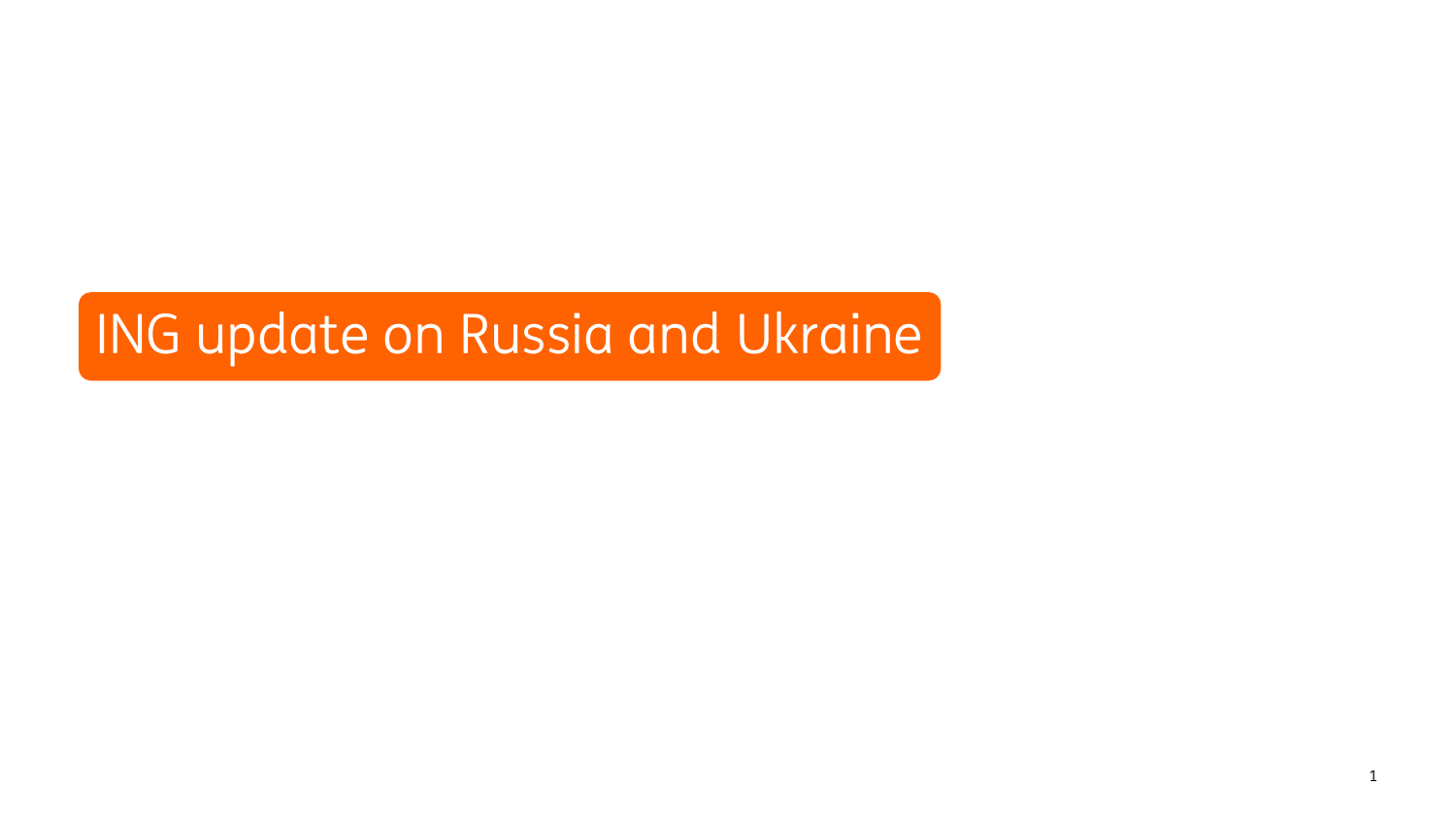# Update on Russia as per 28 February 2022

#### **Business overview**

#### **ING in Russia**

- **.** ING Wholesale Banking active in Russia since 1993
- Subsidiary capitalisation €0.2 bln
- Fully locally funded

#### **Wholesale Banking portfolio (~0.9% of total ING Group loan book)**

- Mostly USD & EUR
- Mainly liquidity facilities and pre-export financing

#### **Collateral in place >€2.5 bln**

| $\blacksquare$ ECA insurance               | €0.9 bln     |
|--------------------------------------------|--------------|
| • Credit & political risk insurance (CPRI) | €1.3 bln     |
| • (European) Parent quarantees             | €0.3 bln     |
| • Asset collateral                         | Market value |

#### **Current developments**

#### **Sanctions imposed by EU/UK/US**

- Already working under sanctions imposed in 2014
- $€0.7$  bln outstanding affected by new sanctions on specific entities and individuals
- No material effect of SWIFT measure expected for ING

#### **FX and capital controls imposed by Russian central bank**

■ Potential impact on ability to pay for borrowers with Russian nexus

#### **Risk management measures**

- Focus on staying safe & secure, for our people and bank
- **EXECT** Central team established for day-to-day monitoring
- Execute steps to comply with sanctions in so far ING is affected
- **Managing exposure, no new business**
- **·** Intensified monitoring of counterparties
- **EXECT** Actively managing to limit risks associated with derivatives exposures, working together with counterparties, both onshore and offshore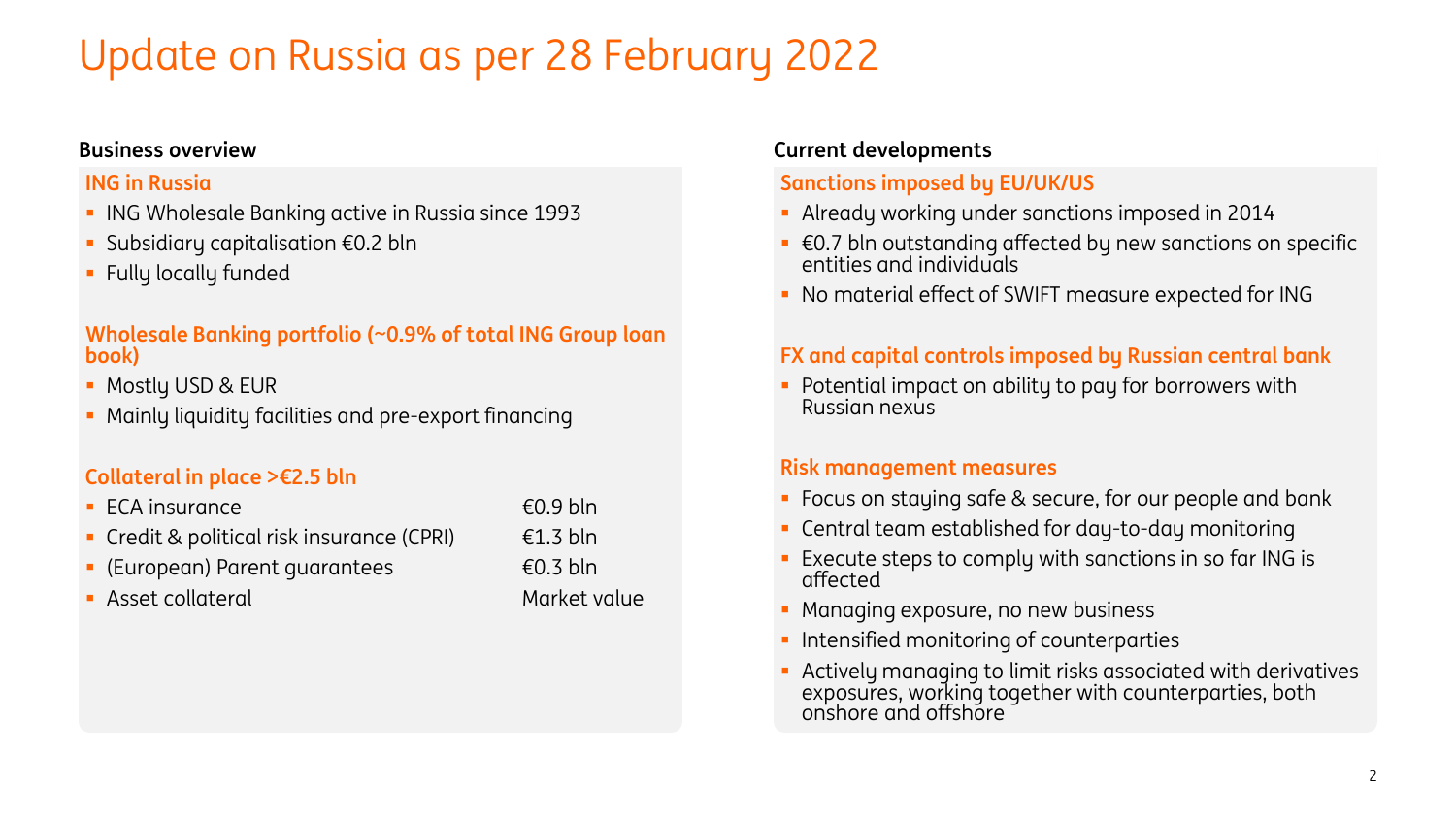### Overview Russia-related exposure (in € bln) per 28 February 2022 (~0.9% of ING Group loan book)

| Russian borrower with Russian ownership*                        | 5.0          |
|-----------------------------------------------------------------|--------------|
| Russian borrower with non-Russian ownership (parent guaranteed) | 0.3          |
| <b>Total</b>                                                    | 5.3          |
| Non-Russian borrower with Russian ownership                     | 1.5          |
| Total including potential effect of liquidity/currency controls | 6.7          |
| Of which covered by ECA, CPRI and European parent quarantees    | 2.5          |
| Additional asset-based collateral                               | Market value |
| Booked at ING in Russia                                         | 1.3          |
| Of which covered by European parent quarantee                   | 0.3          |
| Booked at other ING entities                                    | 5.3          |
| Of which covered by ECA, CPRI                                   | 2.2          |



Lending credit outstandings, including pre-settlement, money market and investment limits, excluding €0.6 bln undrawn committed exposures (off-balance sheet positions) \* Also includes foreign owner but with controlling Russian UBO (Ultimate Beneficiary Owner)